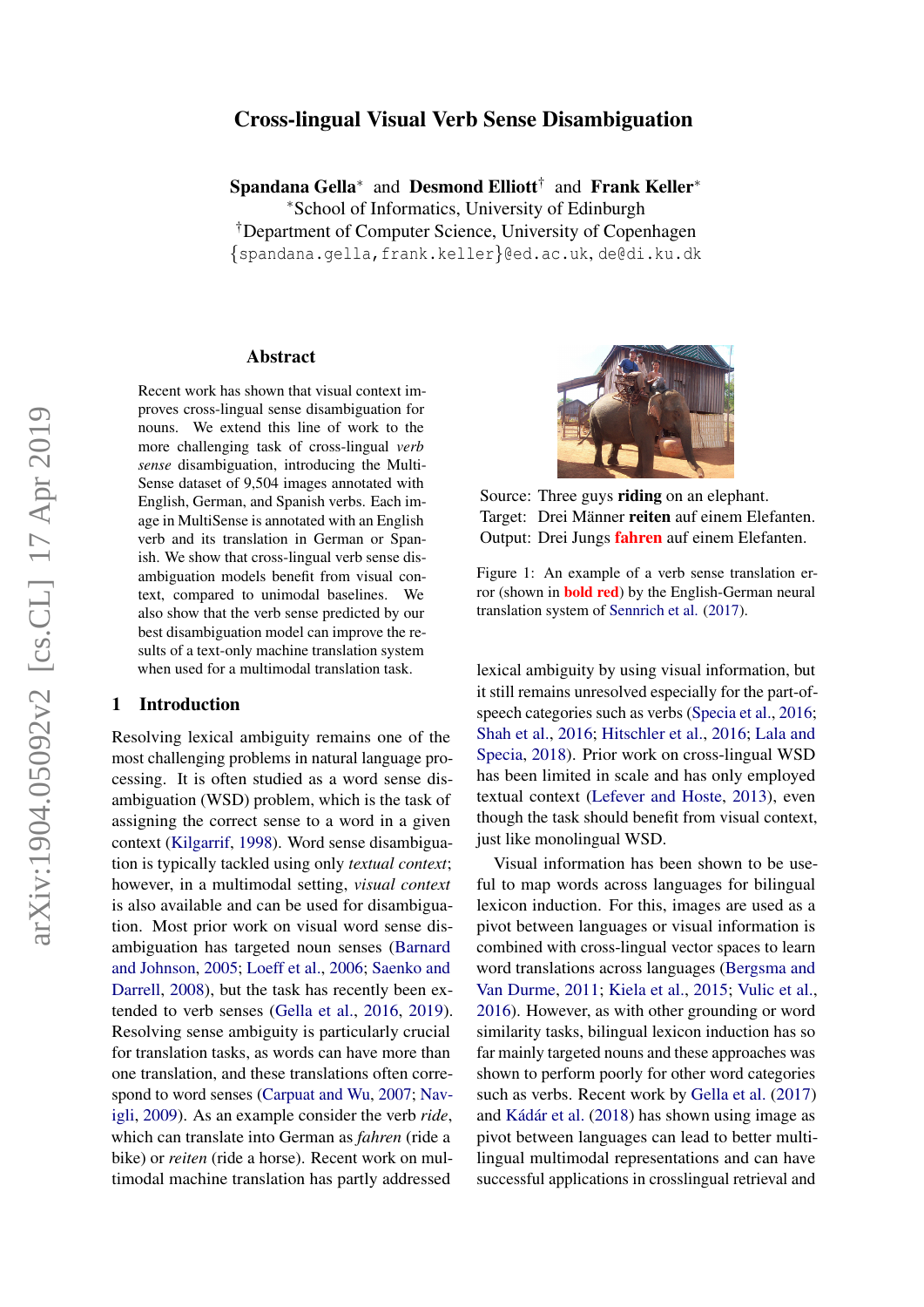multilingual image retrieval.

In this paper, we introduce the MultiSense dataset of 9,504 images annotated with English verbs and their translations in German and Spanish. For each image in MultiSense, the English verb is translation-ambiguous, i.e., it has more than one possible translation in German or Spanish. We propose a series of disambiguation models that, given an image and an English verb, select the correct translation of the verb. We apply our models on MultiSense and find that multimodal models that fuse textual context with visual features outperform unimodal models, confirming our hypothesis that cross-lingual WSD benefits from visual context.

Cross-lingual WSD also has a clear application in machine translation. Determining the correct sense of a verb is important for high quality translation output, and sometimes text-only translation systems fail when the correct translation would be obvious from visual information (see Figure [1\)](#page-0-0). To show that cross-lingual visual sense disambiguation can improve the performance of translation systems, we annotate a part of our MultiSense dataset with English image descriptions and their German translations. There are two existing multimodal translation evaluation sets with ambiguous words: the Ambiguous COCO dataset [\(Elliott et al.,](#page-4-3) [2017\)](#page-4-3) contains sentences that are "possibly ambiguous", and the Multimodal Lexical Translation dataset is restricted to predicting single words instead of full sentences [\(Lala and Specia,](#page-5-8) [2018\)](#page-5-8). This type of resource is important for multimodal translation because it is known that humans use visual context to resolve ambiguities for nouns and gender-neutral words [\(Frank et al.,](#page-5-13) [2018\)](#page-5-13). MultiSense contains sentences that are known to have ambiguities, and it allows for sentence-level and verb prediction evaluation. Here, we use the verbs predicted by our visual sense disambiguation model to constrain the output of a neural translation system and demonstrate a clear improvement in Meteor, BLEU, and verb accuracy over a text-only baseline.

# 2 MultiSense Dataset

Images Paired with Verb Translations The MultiSense dataset pairs sense-ambiguous English verbs with images as visual context and contextually appropriate German and Spanish translations. Table [1](#page-2-0) shows examples of images taken from MultiSense with their Spanish and German translations. To compile the dataset, we first chose a set of En-

glish verbs which had multiple translations into German and Spanish in Wiktionary, an online dictionary. Then we retrieved 150 candidate images from Google Images using queries that included the target English verb. We constructed the verb phrases by extracting the 100 most frequent phrases for each verb from the English Google syntactic n-grams dataset [\(Lin et al.,](#page-5-14) [2012\)](#page-5-14), which we then manually filtered to remove redundancies, resulting in 10 phrases per verb. Examples of verb phrases for *blow* include *blowing hair*, *blowing a balloon*, and *blowing up a bomb*. We filtered the candidate images using crowdworkers on Amazon Mechanical Turk, who were asked to remove images that were irrelevant to the verb phrase query. Overall pairwise agreement for this image filtering task was 0.763. Finally, we employed native German and Spanish speakers to translate the verbs into their language, given the additional visual context.

This resulted in a dataset of 9,504 images, covering 55 English verbs with 154 and 136 unique translations in German and Spanish, respectively. We divided the dataset into 75% training, 10% validation and 15% test splits.

Sentence-level Translations We also annotated a subset of MultiSense with sentence-level translations for English and German. This subset contains 995 image–English description–German translation tuples that can be used to evaluate the verb sense disambiguation capabilities of multimodal translation models. We collected the data in foursteps: (1) crowdsource English descriptions of the images using the gold-standard MultiSense verb as a prompt; (2) manually post-edit the English descriptions to ensure they contain the correct verb; (3) crowdsource German translations, given the English descriptions, the German gold-standard MultiSense verb, and the image; (4) manually postedit the German translations to ensure they contain the correct verb. Figure [1](#page-0-0) shows an example of an image paired with its English description and German translation.

# 3 Verb Sense Disambiguation Modeling

We propose three models for cross-lingual verb sense disambiguation, based on the visual input, the textual input, or using both inputs. Each model is trained to minimize the negative log probability of predicting the correct verb translation.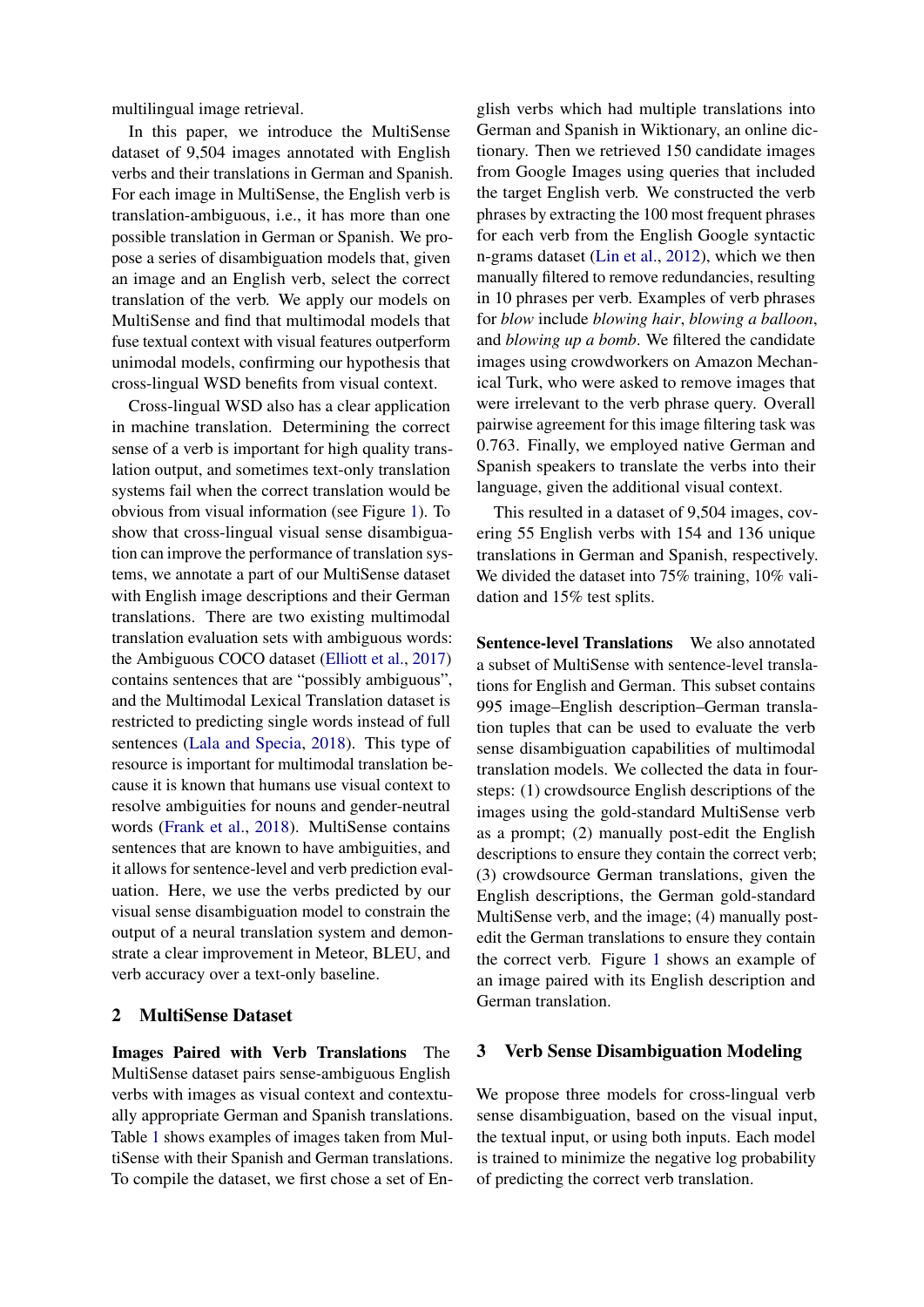<span id="page-2-0"></span>

Table 1: Images for the English verb *blow* annotated with translations in Spanish and German. The images correspond to the uses of *blowing with a hair dryer* and *blowing a balloon*, and *blowing up a bomb*.

# <span id="page-2-6"></span>3.1 Unimodal Visual Model

Visual features have been shown to be useful for learning semantic representations of words [\(Lazari](#page-5-15)[dou et al.,](#page-5-15) [2015\)](#page-5-15), bilingual lexicon learning [\(Kiela](#page-5-10) [et al.,](#page-5-10) [2015\)](#page-5-10), and visual sense disambiguation [\(Gella et al.,](#page-5-3) [2016\)](#page-5-3), amongst others. We propose a model that learns to predict the verb translation using only visual input. Given an image I, we extract a fixed feature vector from a Convolutional Neural Network, and project it into a hidden layer  $h<sub>v</sub>$  with the learned matrix  $W_i \in \mathbb{R}^{h \times 512}$  (Eqn. [1\)](#page-2-1). The hidden layer is projected into the output vocabulary of *v* verbs using the learned matrix  $\mathbf{W}_o \in \mathbb{R}^{h \times v}$ , and normalized into a probability distribution using a softmax transformation (Eqn. [2\)](#page-2-2).

$$
\mathbf{h}_{\nu} = \mathbf{W}_{i} \cdot \text{CNN}(\mathbf{I}) + \mathbf{b}_{i} \tag{1}
$$

$$
\mathbf{y} = \text{softmax}(\mathbf{W}_o \cdot \mathbf{h}_v + \mathbf{b}_o) \tag{2}
$$

# 3.2 Unimodal Textual Model

Each image in MultiSense is associated with the query phrase that was used to retrieve it. Given a query phrase with *N* words, we embed each word as a *d*-dimensional dense vector, and represent the phrase as the average of its embeddings E. We then project the query representation into a hidden layer with the learned matrix  $W_q \in \mathbb{R}^{h \times d}$  (Eqn. [3\)](#page-2-3). The hidden layer is projected into an output layer and normalized to a probability distribution, in the same manner as the unimodal visual model.

$$
\mathbf{h}_q = \mathbf{W}_q \cdot \left(\frac{1}{N} \sum_{i}^{N} \mathbf{E}[w_i]\right) + \mathbf{b}_q \tag{3}
$$

## 3.3 Multimodal Model

We also propose a multimodal model that integrates the visual and textual features to predict the correct verb sense. In our multimodal model, we concatenate the inputs together before projecting

<span id="page-2-5"></span>

|             |                 | Chance Majority Text Image MM |                |  |
|-------------|-----------------|-------------------------------|----------------|--|
| German      | $\overline{07}$ | 2.8                           | 49.1 52.1 55.6 |  |
| Spanish 0.7 |                 | 4.0                           | 52.7 50.3 56.0 |  |

Table 2: Cross-lingual verb sense disambiguation accuracy of our unimodal models and the multimodal model. We also show the performance of a random chance baseline and a majority label baseline.

them into a hidden layer with a learned matrix  $W_h$  $\in \mathbb{R}^{h \times (512+h)}$  (Eqn. [4\)](#page-2-4). We follow the same steps as the unimodal models to project the multimodal hidden layers into the output label space.

<span id="page-2-4"></span>
$$
\mathbf{h}_{early} = \mathbf{W}_h \cdot [\text{CNN}(\mathbf{I}) \; ; \; \mathbf{h}_q] + \mathbf{b}_h \tag{4}
$$

## 4 Verb Disambiguation Experiments

Our experiments are designed to determine whether the integration of textual and visual features yields better cross-lingual verb sense disambiguation than unimodal models.

#### 4.1 Setup and Evaluation

<span id="page-2-2"></span><span id="page-2-1"></span>We embed the textual queries using pre-trained  $d =$ 300 dimension word2vec embeddings [\(Mikolov](#page-5-16) [et al.,](#page-5-16) [2013\)](#page-5-16). We represent images in the visual model using the features extracted from the 512D pool5 layer of a pre-trained ResNet-34 CNN [\(He](#page-5-17) [et al.,](#page-5-17) [2016\)](#page-5-17). All our models have a  $h = 128$  dimension hidden layer. The German models have an output vocabulary of  $v = 154$  verbs, and the Spanish models have a vocabulary of  $v = 136$  verbs. All of our models are trained using SGD with minibatches of 16 samples and a learning rate of 0.0001.

We evaluate the performance of our models by measuring the accuracy of the predicted verb against the gold standard. We also compare against chance and majority label baselines. Our preliminary experiments show that with better visual representation we achieve better acccuracy scores similar to others who observed better visual representation contributes to better downstream tasks such as image description [\(Fang et al.,](#page-5-18) [2015\)](#page-5-18), multimodal machine translation [\(Specia et al.,](#page-6-0) [2016\)](#page-6-0) and repre-sentation learning (Kádár et al., [2018\)](#page-5-12).

#### <span id="page-2-3"></span>4.2 Results

We present the results in Table [2.](#page-2-5) The chance and majority label baselines perform very poorly. The unimodal textual model performs better than the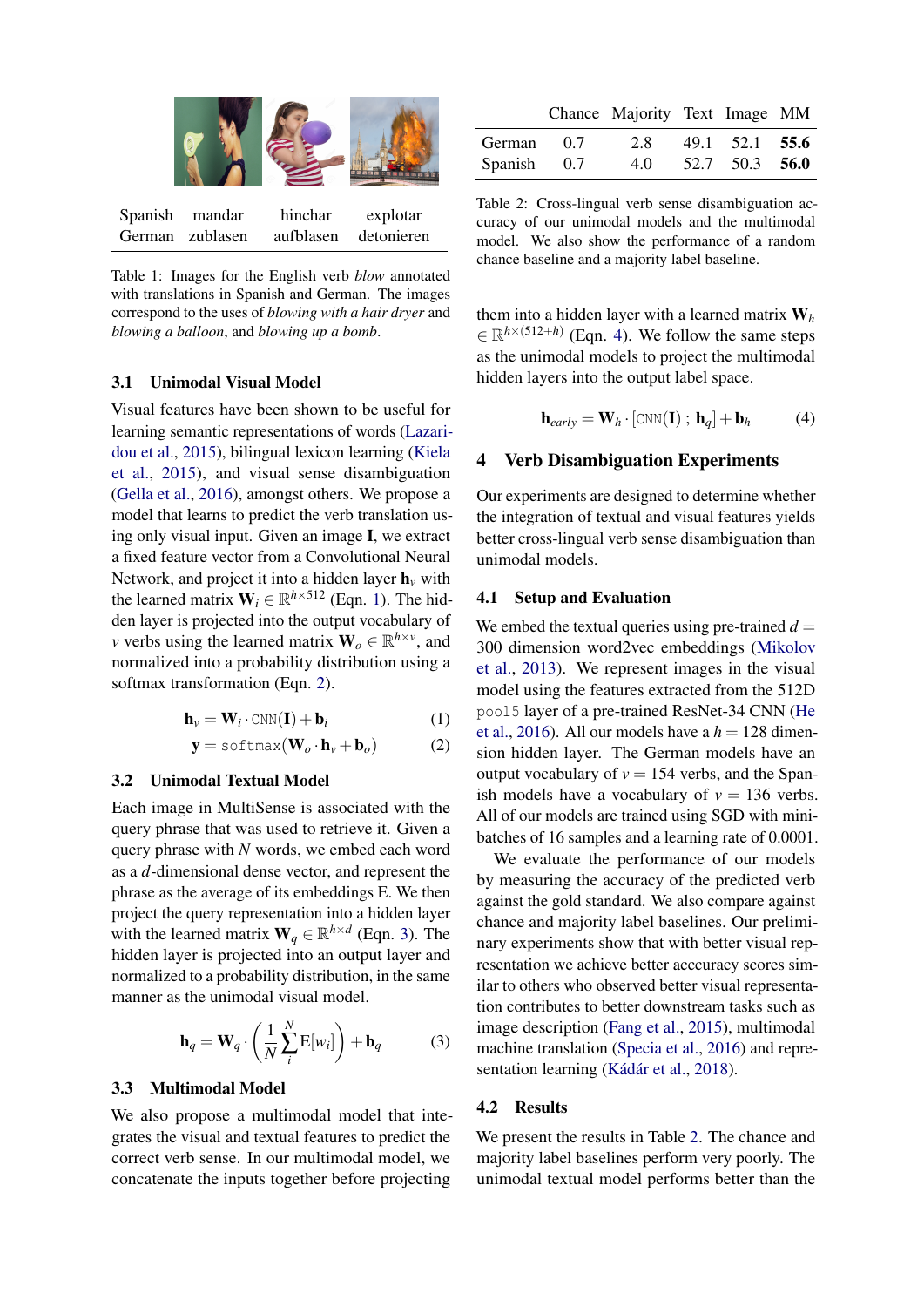



| <b>Source</b> | A large herd of sheep is <b>blocking</b> the | A woman smiles as she <b>brushes</b> her |
|---------------|----------------------------------------------|------------------------------------------|
|               | road.                                        | long, dark hair.                         |
| <b>Target</b> | Eine große Herde Schafe blockiert die        | Eine Frau lächelt während sie sich ihre  |
|               | Straße.                                      | dunklen langen Haare bürstet.            |
|               | Baseline Eine große Herde Schafe kriecht die | Eine Frau lächelt, als sie ihren langen  |
|               | Straße entlang.                              | und dunklen Haaren putzt.                |
| $+$ WSD       | Eine große Herde Schafe blockieren           | Eine Frau lächelt, als sie ihr lange,    |
|               | die Straße.                                  | dunklen Haaren bürsten.                  |

Table 3: The visual verb sense predictions ("blockieren", "bürsten") successfully constrains the decoder to predict the correct sense of the verb ("block", "brush") in the German translation (+WSD). The incorrect verb in the baseline translation is shown in bold red.

<span id="page-3-0"></span>

|                           | Model<br>Textual<br>Visual | German Spanish<br>schauen<br>tragen | mirar<br>buscar |
|---------------------------|----------------------------|-------------------------------------|-----------------|
| looking<br>for directions | MМ                         | suchen                              | buscar          |

Figure 2: Examples of the Top-1 predictions of our unimodal and multimodal models. Only the early fusion multimodal model predicts the correct verb sense for both languages (shown in bold).

unimodal visual model for German verb sense disambiguation, but we find the opposite for Spanish unimodal verb sense disambiguation. However, the early fusion multimodal model outperforms the best unimodal model for both German and Spanish. This confirms that cross-lingual verb sense disambiguation benefits from multimodal supervision compared to unimodal supervision.

# 4.3 Discussion

We analyzed the outputs of our models in order to understand where multimodal features helped in identifying the correct verb translation and the cases where they failed. In Figure [2,](#page-3-0) we show an example that illustrates how varying the input (textual, visual, or multimodal) affects the accuracy of the verb prediction. We show the top verb predicted by our models for both German and Spanish. The top predicted verb using text-only visual features is incorrect. The unimodal visual features model predicts the correct Spanish verb but the incorrect

<span id="page-3-1"></span>

|                   | Meteor | <b>BLEU</b> | VAcc |
|-------------------|--------|-------------|------|
| Baseline NMT      | 38.6   | 17.8        | 22.9 |
| + Predicted Verb  | 40.0   | 18.5        | 49.5 |
| + Oracle Verb     | 40.4   | 19.1        | 77.7 |
| Caglayan et al.   | 46.1   | 25.8        | 29.3 |
| Helcl & Libovický | 42.5   | 22.3        | 25.1 |

Table 4: Translation results: Meteor and BLEU are standard text-similarity metrics; verb accuracy (VAcc) counts how often the model proposal contains the gold standard German verb.

German verb. However, when visual information is added to textual features, models in both the languages predict the correct label.

# 5 Machine Translation Experiments

We also evaluate our verb sense disambiguation model in the challenging downstream task of multimodal machine translation [\(Specia et al.,](#page-6-0) [2016\)](#page-6-0). We conduct this evaluation on the sentence-level translation subset of MultiSense. We evaluate model performance using BLEU [\(Papineni et al.,](#page-5-19) [2002\)](#page-5-19) and Meteor scores [\(Denkowski and Lavie,](#page-4-4) [2014\)](#page-4-4) between the MultiSense reference description and the translation model output. We also evaluate the verb prediction accuracy of the output against the gold standard verb annotation.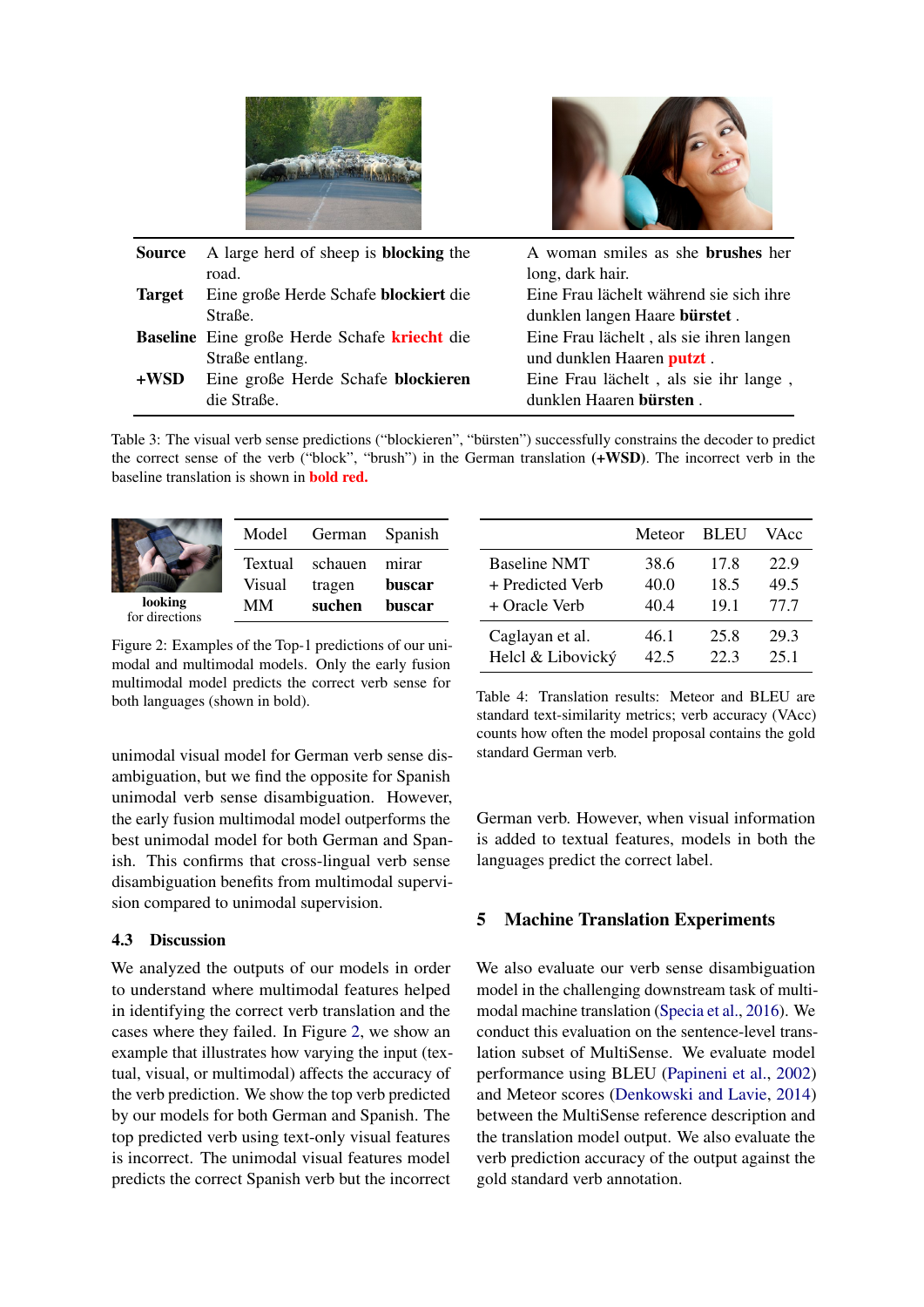# 5.1 Models

Our baseline is an attention-based neural machine translation model [\(Hieber et al.,](#page-5-20) [2017\)](#page-5-20) trained on the 29,000 English-German sentences in Multi30k [\(Elliott et al.,](#page-4-5) [2016\)](#page-4-5). We preprocessed the text with punctuation normalization, tokenization, and lowercasing. We then learned a joint byte-pairencoded vocabulary with 10,000 merge operations to reduce sparsity [\(Sennrich et al.,](#page-6-3) [2016\)](#page-6-3).

Our approach uses the German verb predicted by the unimodal visual model (Section [3.1\)](#page-2-6) to constrain the output of the translation decoder [\(Post](#page-5-21) [and Vilar,](#page-5-21) [2018\)](#page-5-21). This means that our approach does not directly use visual features, instead it uses the output of the visual verb sense disambiguation model to guide the translation process.

We compare our approach against two state-ofthe-art multimodal translation systems: [Caglayan](#page-4-6) [et al.](#page-4-6) [\(2017\)](#page-4-6) modulate the target language word embeddings by an element-wise multiplication with a learned transformation of the visual data; [Helcl](#page-5-22) [and Libovicky´](#page-5-22) [\(2017\)](#page-5-22) use a double attention model that learns to selectively attend to a combination of the source language and the visual data.

# 5.2 Results

Table [4](#page-3-1) shows the results of the translation experiment. Overall, the Meteor scores are much lower than on the Multi30k test sets, where the stateof-the-art single model scores 51.6 Meteor points compared to 46.1 Meteor we obtained. This gap is most likely due evaluating the models on an outof-domain dataset with out-of-vocabulary tokens. Using the predicted verb as a decoding constraint outperforms the text-only translation baseline by 1.4 Meteor points. In addition, the translation output of our model contains the correct German verb 27% more often than the text-only baseline model. These results show that a multimodal verb sense disambiguation model can improve translation quality in a multimodal setting.

We also calculated the upper bound of our approach by using the gold standard German verb as the lexical constraint. In this oracle experiment we observed a further 0.4 Meteor point improvement over our best model, and a further 27% improvement in verb accuracy. This shows that: (1) there are further improvements to be gained from improving the verb disambiguation model, and (2) the OOV rate in German means that we cannot achieve perfect verb accuracy.

# 6 Conclusions

We introduced the MultiSense dataset of 9.504 images annotated with an English verb and its translation in Spanish and German. We proposed a range of cross-lingual visual sense disambiguation models and showed that multimodal models that fuse textual and visual features outperform unimodal models. We also collected a set of image descriptions and their translations, and showed that the output of our cross-lingual WSD system boosts the performance of a text-only translation system on this data. MultiSense is publicly available at [https:](https://github.com/spandanagella/multisense) [//github.com/spandanagella/multisense](https://github.com/spandanagella/multisense)

# Acknowledgements

DE was supported by an Amazon Research Award. This work was supported by the donation of a Titan Xp GPU by the NVIDIA Corporation.

# **References**

- <span id="page-4-0"></span>Kobus Barnard and Matthew Johnson. 2005. Word sense disambiguation with pictures. *Artificial Intelligence*, 167(1-2):13–30.
- <span id="page-4-2"></span>Shane Bergsma and Benjamin Van Durme. 2011. Learning bilingual lexicons using the visual similarity of labeled web images. In *IJCAI Proceedings-International Joint Conference on Artificial Intelligence*, page 1764.
- <span id="page-4-6"></span>Ozan Caglayan, Walid Aransa, Adrien Bardet, Mercedes García-Martínez, Fethi Bougares, Loïc Barrault, Marc Masana, Luis Herranz, and Joost van de Weijer. 2017. LIUM-CVC Submissions for WMT17 Multimodal Translation Task. In *Proceedings of the Second Conference on Machine Translation*.
- <span id="page-4-1"></span>Marine Carpuat and Dekai Wu. 2007. Improving statistical machine translation using word sense disambiguation. In *EMNLP-CoNLL*.
- <span id="page-4-4"></span>Michael Denkowski and Alon Lavie. 2014. Meteor universal: Language specific translation evaluation for any target language. In *Proceedings of the Ninth Workshop on Statistical Machine Translation*.
- <span id="page-4-3"></span>Desmond Elliott, Stella Frank, Loïc Barrault, Fethi Bougares, and Lucia Specia. 2017. Findings of the second shared task on multimodal machine translation and multilingual image description. In *Proceedings of the Second Conference on Machine Translation*.
- <span id="page-4-5"></span>Desmond Elliott, Stella Frank, Khalil Sima'an, and Lucia Specia. 2016. Multi30k: Multilingual englishgerman image descriptions. In *Proceedings of the 5th Workshop on Vision and Language, VL@ACL 2016*.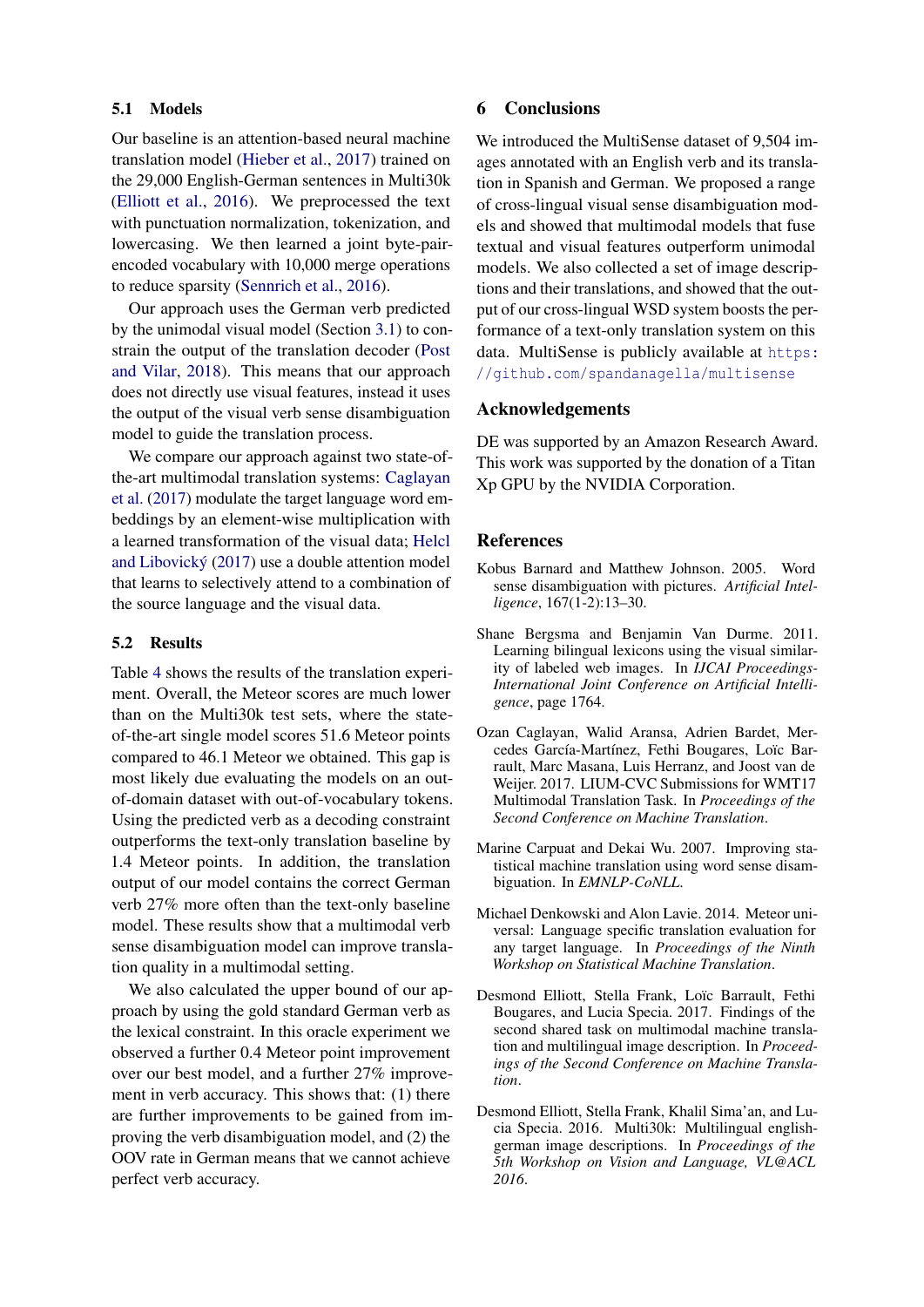- <span id="page-5-18"></span>Hao Fang, Saurabh Gupta, Forrest N. Iandola, Rupesh K. Srivastava, Li Deng, Piotr Dollar, Jianfeng ´ Gao, Xiaodong He, Margaret Mitchell, John C. Platt, C. Lawrence Zitnick, and Geoffrey Zweig. 2015. From captions to visual concepts and back. In *IEEE Conference on Computer Vision and Pattern Recognition, CVPR 2015*, pages 1473–1482.
- <span id="page-5-13"></span>Stella Frank, Desmond Elliott, and Lucia Specia. 2018. [Assessing multilingual multimodal image descrip](https://doi.org/10.1017/S1351324918000074)[tion: Studies of native speaker preferences and](https://doi.org/10.1017/S1351324918000074) [translator choices.](https://doi.org/10.1017/S1351324918000074) *Natural Language Engineering*, 24(3):393–413.
- <span id="page-5-4"></span>Spandana Gella, Frank Keller, and Mirella Lapata. 2019. Disambiguating visual verbs. *IEEE Transactions on Pattern Analysis and Machine Intelligence*, 41(2):311–322.
- <span id="page-5-3"></span>Spandana Gella, Mirella Lapata, and Frank Keller. 2016. Unsupervised visual sense disambiguation for verbs using multimodal embeddings. In *Proceedings of 2016 Conference of the North American Chapter of the Association for Computational Linguistics*.
- <span id="page-5-11"></span>Spandana Gella, Rico Sennrich, Frank Keller, and Mirella Lapata. 2017. Image pivoting for learning multilingual multimodal representations. In *Proceedings of the 2017 Conference on Empirical Methods in Natural Language Processing, EMNLP 2017*.
- <span id="page-5-17"></span>Kaiming He, Xiangyu Zhang, Shaoqing Ren, and Jian Sun. 2016. Deep residual learning for image recognition. In *Proceedings of the IEEE conference on computer vision and pattern recognition*.
- <span id="page-5-22"></span>Jindřich Helcl and Jindřich Libovický. 2017. Cuni system for the wmt17 multimodal translation task. In *Proceedings of the Second Conference on Machine Translation*, pages 450–457.
- <span id="page-5-20"></span>Felix Hieber, Tobias Domhan, Michael Denkowski, David Vilar, Artem Sokolov, Ann Clifton, and Matt Post. 2017. Sockeye: A Toolkit for Neural Machine Translation. *arXiv preprint arXiv:1712.05690*.
- <span id="page-5-7"></span>Julian Hitschler, Shigehiko Schamoni, and Stefan Riezler. 2016. Multimodal pivots for image caption translation. In *Proceedings of the 54th Annual Meeting of the Association for Computational Linguistics, ACL 2016*.
- <span id="page-5-12"></span>Ákos Kádár, Desmond Elliott, Marc-Alexandre Côté, Grzegorz Chrupala, and Afra Alishahi. 2018. Lessons learned in multilingual grounded language learning. In *Proceedings of the 22nd Conference on Computational Natural Language Learning, CoNLL 2018*, pages 402–412.
- <span id="page-5-10"></span>Douwe Kiela, Ivan Vulic, and Stephen Clark. 2015. Visual bilingual lexicon induction with transferred convnet features. In *Proceedings of the 2015 Conference on Empirical Methods in Natural Language Processing (EMNLP 2015)*.
- <span id="page-5-0"></span>Adam Kilgarrif. 1998. Senseval: An exercise in evaluating word sense disambiguation programs. In *Proc. of the first international conference on language resources and evaluation*.
- <span id="page-5-8"></span>Chirag Lala and Lucia Specia. 2018. Multimodal lexical translation. In *Proceedings of the Tenth International Conference on Language Resources and Evaluation (LREC 2018)*.
- <span id="page-5-15"></span>Angeliki Lazaridou, Nghia The Pham, and Marco Baroni. 2015. Combining language and vision with a multimodal skip-gram model. In *Proceedings of 2015 Conference of the North American Chapter of the Association for Computational Linguistics*, pages 153–163.
- <span id="page-5-9"></span>Els Lefever and Véronique Hoste. 2013. Semeval-2013 task 10: Cross-lingual word sense disambiguation. *Proc. of SemEval*, pages 158–166.
- <span id="page-5-14"></span>Yuri Lin, Jean-Baptiste Michel, Erez Lieberman Aiden, Jon Orwant, Will Brockman, and Slav Petrov. 2012. Syntactic annotations for the google books ngram corpus. In *Proceedings of the ACL 2012 system demonstrations*, pages 169–174.
- <span id="page-5-1"></span>Nicolas Loeff, Cecilia Ovesdotter Alm, and David A. Forsyth. 2006. Discriminating image senses by clustering with multimodal features. In *21st International Conference on Computational Linguistics and 44th Annual Meeting of the Association for Computational Linguistics*.
- <span id="page-5-16"></span>Tomas Mikolov, Kai Chen, Greg Corrado, and Jeffrey Dean. 2013. Efficient estimation of word representations in vector space. *CoRR*, abs/1301.3781.
- <span id="page-5-5"></span>Roberto Navigli. 2009. Word sense disambiguation: A survey. *ACM Computing Surveys (CSUR)*, 41(2):10.
- <span id="page-5-19"></span>Kishore Papineni, Salim Roukos, Todd Ward, and Wei-Jing Zhu. 2002. Bleu: A method for automatic evaluation of machine translation. In *Proceedings of the 40th Annual Meeting on Association for Computational Linguistics*.
- <span id="page-5-21"></span>Matt Post and David Vilar. 2018. Fast lexically constrained decoding with dynamic beam allocation for neural machine translation. In *Proceedings of the 2018 Conference of the North American Chapter of the Association for Computational Linguistics NAACL-HLT 2018*, pages 1314–1324.
- <span id="page-5-2"></span>Kate Saenko and Trevor Darrell. 2008. Unsupervised learning of visual sense models for polysemous words. In *Advances in Neural Information Processing Systems*, pages 1393–1400.
- <span id="page-5-6"></span>Rico Sennrich, Alexandra Birch, Anna Currey, Ulrich Germann, Barry Haddow, Kenneth Heafield, Antonio Valerio Miceli Barone, and Philip Williams. 2017. The university of edinburgh's neural MT systems for WMT17. In *Proceedings of the Second Conference on Machine Translation, WMT 2017*, pages 389–399.